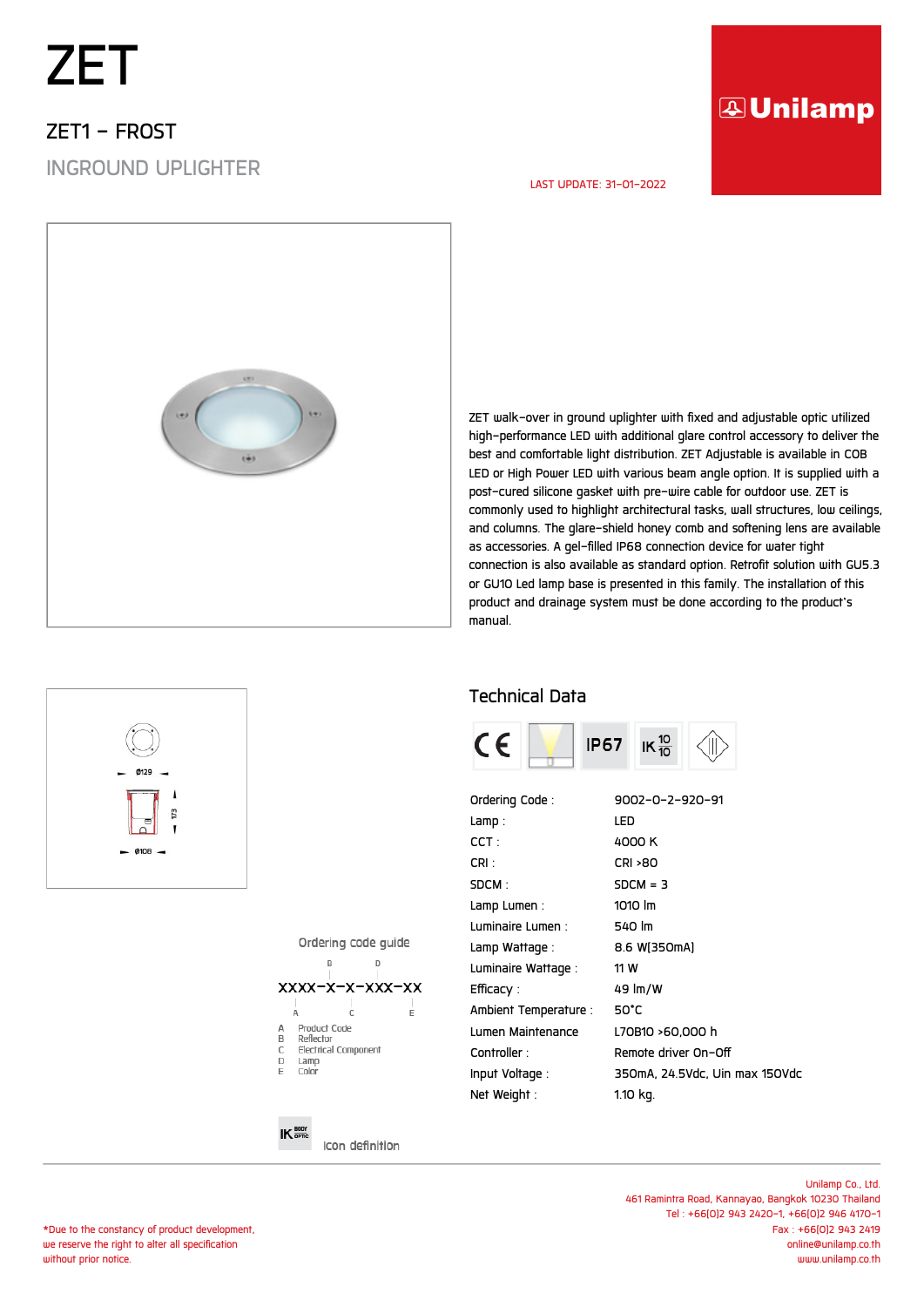# *ZET*

*ZET1 - FROST INGROUND UPLIGHTER*

# **AUnilamp**

 *LAST UPDATE: 31-01-2022* 

#### *Specification*

| <b>IEC Standard</b>     | IEC 60598-1 General Requirement                                                                                                                                                                                                      |
|-------------------------|--------------------------------------------------------------------------------------------------------------------------------------------------------------------------------------------------------------------------------------|
|                         | IEC 60598-2-13 Ground Recessed Luminaires                                                                                                                                                                                            |
| Protection              | IP67 Class III                                                                                                                                                                                                                       |
| <b>IK Rating</b>        | Protection against mechanical impact IK10 on body and optical part.                                                                                                                                                                  |
| Luminaires Body Housing | High-pressure Die Cast Aluminium alloy body and components.                                                                                                                                                                          |
|                         | Front cover in 316 stainless steel brush finished.                                                                                                                                                                                   |
|                         | Recessed housing made of GFR polymer.                                                                                                                                                                                                |
|                         | Small vehicles can drive over the luminaire at low speed (maximum 20kgm/hour). Withstand maximum load 1,000 kgs.                                                                                                                     |
| <b>Coating Process</b>  | Nano Ceramic surface conversion, resistant to corrosive environment. Luminiare primarily coated with epoxy resin and top coated<br>with UV stabilized polyester powder and cured in digital temperature controlled chamber at 200°C. |
| <b>Diffuser</b>         | Impact resistant safety tempered glass cover. Able to withstand the temperature up to 250°C. Glass flushes to the front cover, no<br>accumulation of dust and water.                                                                 |
| Gasket                  | Weather resistant silicone gasket. Working temperature -40°C to +200°C.                                                                                                                                                              |
| <b>External Screws</b>  | Marine grade 316 stainless steel screw.                                                                                                                                                                                              |
| Cable Entry             | Cable entry protected by M16 cable gland. To be used with HO5RN-F/ HO7RN-F cable with 5-10mm. diameter.                                                                                                                              |
| Led                     | High efficiency LED module utilized chips from world renowned manufacturer. Assembled on MCPCB and mounted on to heat<br>conductive material.                                                                                        |
| <b>Driver</b>           | Driver is not included and has to be ordered separately.                                                                                                                                                                             |
| Pre-Wire Cable          | Pre-wired with 2x1.0 sqmm. HO7RN-F neoprene cable. IMQ approved.                                                                                                                                                                     |
| Caution                 | Installation work has to be carried on according to the enclosed installation manual.                                                                                                                                                |
|                         | The water drainage system must be tested to ensure that it is working sufficiency and efficiency.                                                                                                                                    |

#### *Light Distribution*